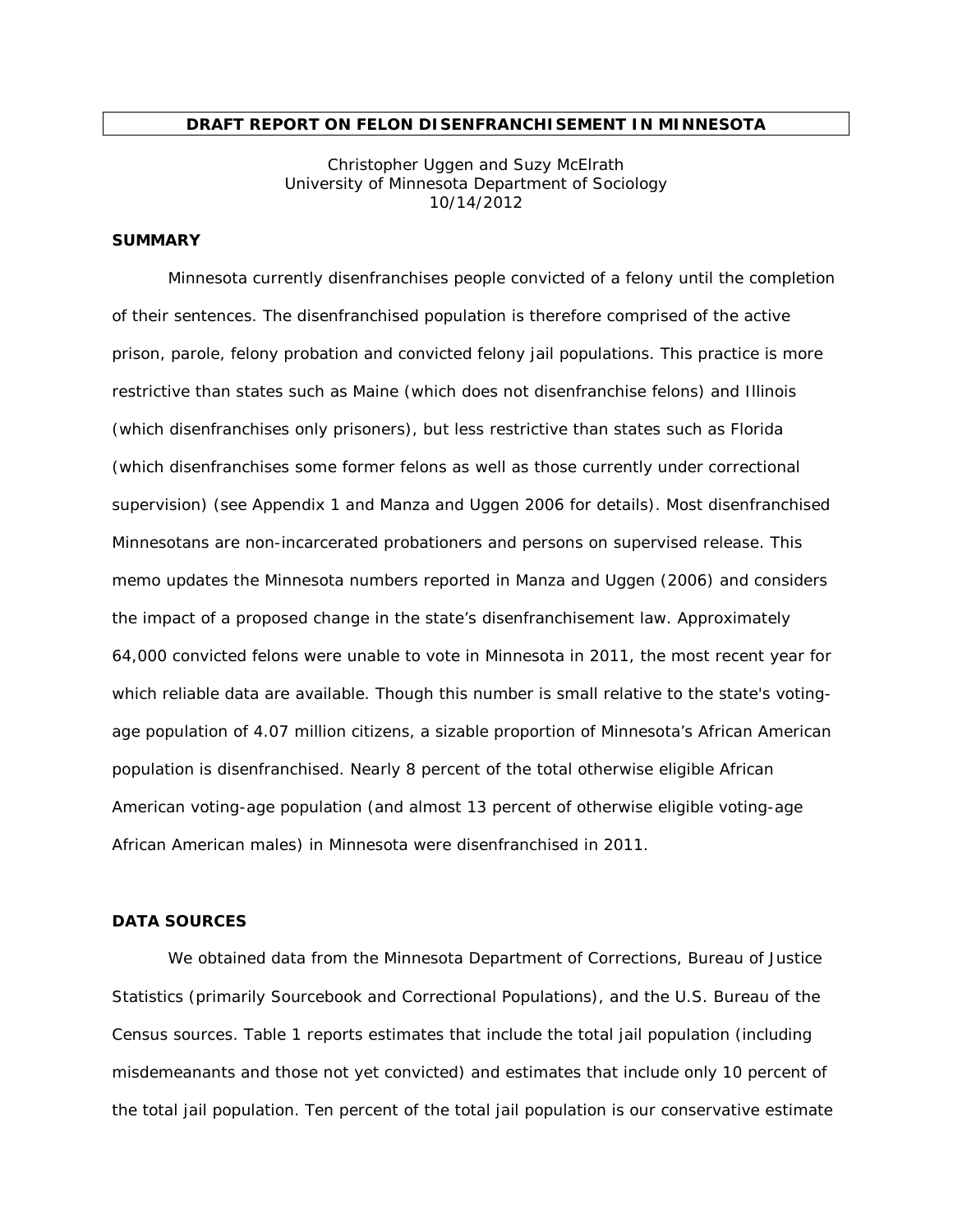of the number of convicted felony jail inmates. Although only a portion of the total jail population is legally disenfranchised, few jail inmates awaiting trial and misdemeanants serving jail time vote by absentee ballot in Minnesota. We therefore calculate figures that include *all* jail inmates, as well as separate estimates that exclude 90 percent of this group.

## **HISTORICAL TRENDS**

Over the past thirty-seven years, the number of disenfranchised Minnesotans has increased from about 8,800 in 1974 to affect over 67,000 Minnesotas in 2007 and over 63,000 Minnesotans in 2011 (see Figure 1).



**Figure 1. Disenfranchised Minnesotans between 1974 and 2011.**

Table 1a shows the number of disenfranchised individuals as a percentage of the otherwise-eligible voting-age population (VAP) in Minnesota for 1974, the first year for which there is available information, the following three decennial census years, as well as 2007 and 2011, which represent a peak year in total disenfranchised Minnesotans and the most recent year for which data is available, respectively.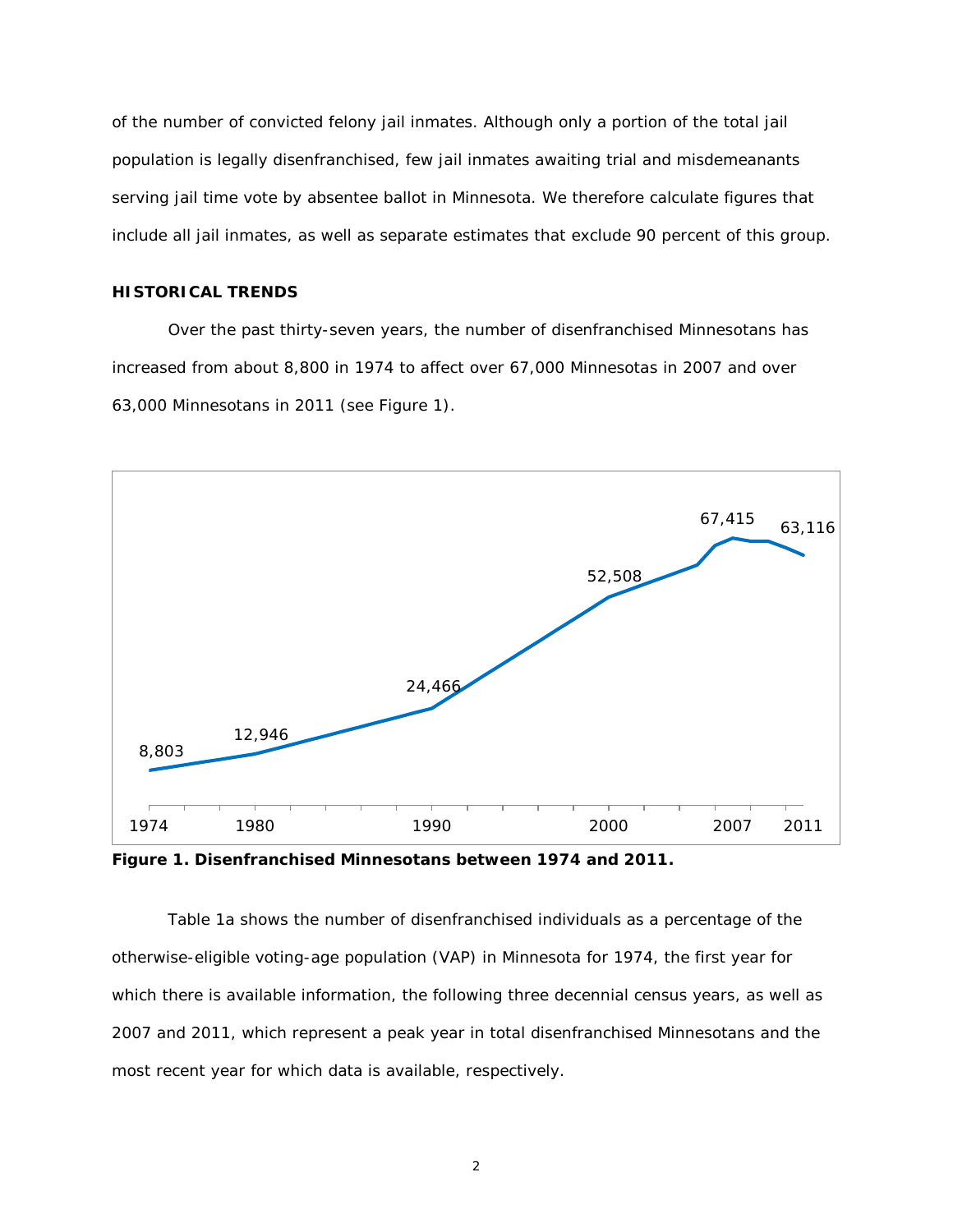| Category                           | 1974      | 1980      | 1990      | 2000      | 2007      | 2011      |
|------------------------------------|-----------|-----------|-----------|-----------|-----------|-----------|
| <b>Total Disenfranchised</b>       | 8,803     | 12,946    | 24,466    | 52,508    | 67,415    | 63,116    |
| Total Disenfr'd including 10% Jail | 7.644     | 11,640    | 21,408    | 46.698    | 60,810    | 56,907    |
| Voting-Age Population (VAP)        | 2,546,000 | 2,933,000 | 3,222,000 | 3 632 585 | 3.937.339 | 4,067,335 |
| As % of VAP                        | 0.35%     | 0.44%     | 0.76%     | 1.45%     | 1.71%     | 1.55%     |
| As % of VAP, 10% Jail              | 0.30%     | 0.40%     | 0.66%     | 1.29%     | 1.54%     | 1.40%     |
| Prison                             | 1,372     | 2,001     | 3,178     | 6,276     | 9.270     | 9,345     |
| Parole <sup>1</sup>                | 1,539     | 1,534     | 1,873     | 3,072     | 5,173     | 5,799     |
| <b>Felony Probation</b>            | 4,604     | 7,959     | 16,017    | 36,704    | 45,633    | 41,073    |
| Jail (10%)                         | 129       | 145       | 340       | 646       | 734       | 690       |
| <b>Total Jail</b>                  | 1,288     | 1,452     | 3.398     | 6,456     | 7,339     | 6,899     |

**Table 1a. Disenfranchised Population in Minnesota.**

### Table 1b shows the number of African American and non-African American

disenfranchised individuals as a percentage of the otherwise-eligible voting-age population

(VAP) in Minnesota for the same years.

| Table 1b. African American and non-African American Disenfranchised Population |      |       |       |        |        |        |
|--------------------------------------------------------------------------------|------|-------|-------|--------|--------|--------|
| in Minnesota.                                                                  |      |       |       |        |        |        |
| Category                                                                       | 1974 | 1980  | 1990. | 2000   | 2007   | 2011   |
| Afr.-Am. Disenfranchised                                                       | 895  | 1.157 | 3.585 | 14.121 | 16.281 | 15.874 |

| Afr.-Am. Disenfranchised               | 895    | 1,157  | 3,585  | 14,121  | 16,281  | 15,874  |
|----------------------------------------|--------|--------|--------|---------|---------|---------|
| Afr.-Am. Disenfr'd incl. 10% Jail      | 783    | 1,038  | 3,042  | 12,025  | 14,092  | 13,667  |
| Afr.-Am. VAP                           | 22,415 | 32,263 | 41,886 | 118 522 | 161,837 | 206,970 |
| As % of Afr.-Am. VAP                   | 3.99%  | 3.58%  | 8.56%  | 11.91%  | 10.06%  | 7.67%   |
| As % of Afr.-Am. VAP, 10% Jail         | 3.49%  | 3.22%  | 7.26%  | 10.15%  | 8.71%   | 6.60%   |
| Male Afr.-Am. Disenfr'd <sup>2</sup>   | 808    | 1,046  | 3,175  | 11,572  | 13,639  | 13,430  |
| Male Afr.-Am. VAP                      | 10,782 | 15,519 | 27,972 | 61,274  | 84,662  | 104,779 |
| As % of Afr.-Am. Male VAP              | 7.49%  | 6.74%  | 11.35% | 18.89%  | 16.11%  | 12.82%  |
| Female Afr.-Am. Disenfr'd              | 87     | 110    | 410    | 2,549   | 2,642   | 2,444   |
| Female Afr.-Am. VAP                    | 11,634 | 16,744 | 29,212 | 57,248  | 77,175  | 102,191 |
| As % of Afr.-Am. Female VAP            | 0.75%  | 0.66%  | 1.40%  | 4.45%   | 3.42%   | 2.39%   |
| Afr.-Am. Prison                        | 218    | 298    | 886    | 2,264   | 3,072   | 3,322   |
| Afr.-Am. Parole <sup>3</sup>           | 245    | 228    | 522    | 1,108   | 1,190   | 1,468   |
| Afr.-Am. Felony Probation <sup>4</sup> | 310    | 502    | 1,582  | 8,420   | 9,587   | 8,632   |
|                                        |        |        |        |         |         |         |

<span id="page-2-0"></span> $\overline{a}$ <sup>1</sup> The adult parole population includes all individuals in the Challenge Incarceration Program, Conditional Medical Release, Intensive Supervised Release, and Supervised Release at year end. The total includes individuals supervised in-state, out of state, and who were in-transit at the time of the count.

<span id="page-2-1"></span> $<sup>2</sup>$  Estimates by sex are derived by applying the ratio of males and females for each correctional population to the</sup> number of African Americans in each correctional population.

<span id="page-2-2"></span> $3$  The African American proportion of the parole population for 1974 to 2000 is derived by computing the proportion of African Americans for each year's prison population and applying it to the total parole population. For 2007 and<br>2011, the Minnesota Depeartment of Corrections reported counts of the parole population by race.

<span id="page-2-3"></span><sup>&</sup>lt;sup>2</sup> 2007 and 2011 estimates of the African American felony probation population include a proportion of the approximately 1,000 persons who were categorized as "other" race in these years, relative to the African American percentage of the total felony probation population.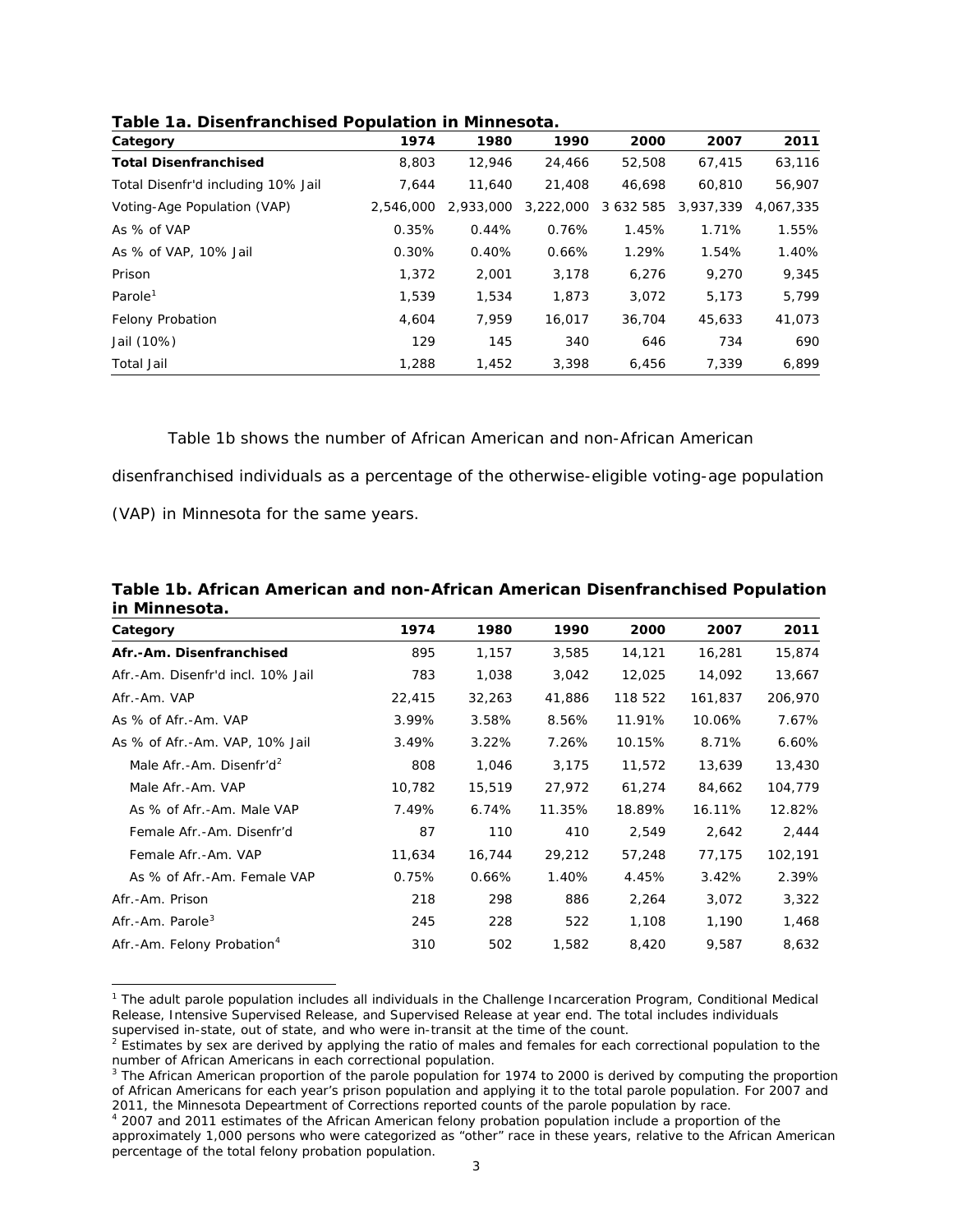| Afr.-Am. Jail (10%)                | 13        | 13                  | 60     | 233       | 243       | 245       |
|------------------------------------|-----------|---------------------|--------|-----------|-----------|-----------|
| Afr.-Am. Total Jail <sup>5</sup>   | 130       | 130                 | 160    | 2,329     | 2,432     | 2,452     |
|                                    |           |                     |        |           |           |           |
| non-Afr. Am. Disenfranchised       | 7,908     | 11,790              | 20,881 | 38,387    | 51,134    | 47,242    |
| non-Afr. Am. Total w/10% Jail      | 6,862     | 10,602              | 18,366 | 34,673    | 46,718    | 43,240    |
| non-Afr. Am. VAP                   | 2,523,585 | 2,900,737 3,180,114 |        | 3,514,063 | 3,775,502 | 3,860,365 |
| non-Afr. Am. As % of VAP           | 0.31%     | 0.41%               | 0.66%  | 1.09%     | 1.35%     | 1.22%     |
| non-Afr. Am. As % of VAP, 10% Jail | 0.27%     | 0.37%               | 0.58%  | 0.99%     | 1.24%     | 1.12%     |
| non-Afr. Am. Prison                | 1,154     | 1,703               | 2,292  | 4,012     | 6,198     | 6,023     |
| non-Afr. Am. Parole                | 1,298     | 1,309               | 1,359  | 1.964     | 3,983     | 4,331     |
| non-Afr. Am. Felony Probation      | 4,294     | 7.457               | 14,435 | 28,284    | 36,046    | 32,441    |
| non-Afr. Am. Jail (10%)            | 116       | 132                 | 279    | 413       | 491       | 445       |
| non-Afr. Am. Total Jail            | 1,160     | 1,320               | 2,790  | 4,127     | 4,907     | 4,447     |

As the African American population increased over this period, the disenfranchised population increased at an even greater rate, accounting for less than 4 percent of the VAP in 1974 and 1980, and just under 10 percent of the VAP in 2007. The non-African American disenfranchised population, meanwhile, has grown slightly, accounting for less than 1 percent of the VAP from 1974 to 1990 and about 1.2 percent of the VAP in 2007. As of 2011, the disenfranchised proportion of the African American VAP fell to just under 8 percent, still well above the relative non-Afrian American disenfranchised population, which held at approximately 1.2 percent of the VAP. As trends in immigration to Minnesota have shifted over this period, a rising proportion of the African American and Asian populations consist of individuals who are not legally eligible to vote. Because the voting age populations reported here do not exclude these groups, the disenfranchised population as a percentage of the total VAP represents a conservative estimate of the proportion of each group disenfranchised by a felony conviction.

#### **THE CURRENT SITUATION**

 $\overline{a}$ 

Since statehood in 1857, Minnesota has disenfranchised people convicted of a felony until completion of sentence (see Minn. Const. Art. VII, § 1; Minn. Stat. § 609.165). The 63,116 felons disenfranchised in Minnesota in 2011 represent 1.6 percent of the state's total

<span id="page-3-0"></span><sup>&</sup>lt;sup>5</sup> Jail estimates by race are derived by applying the proportion of each race in the prison population to the total and 10% jail populations.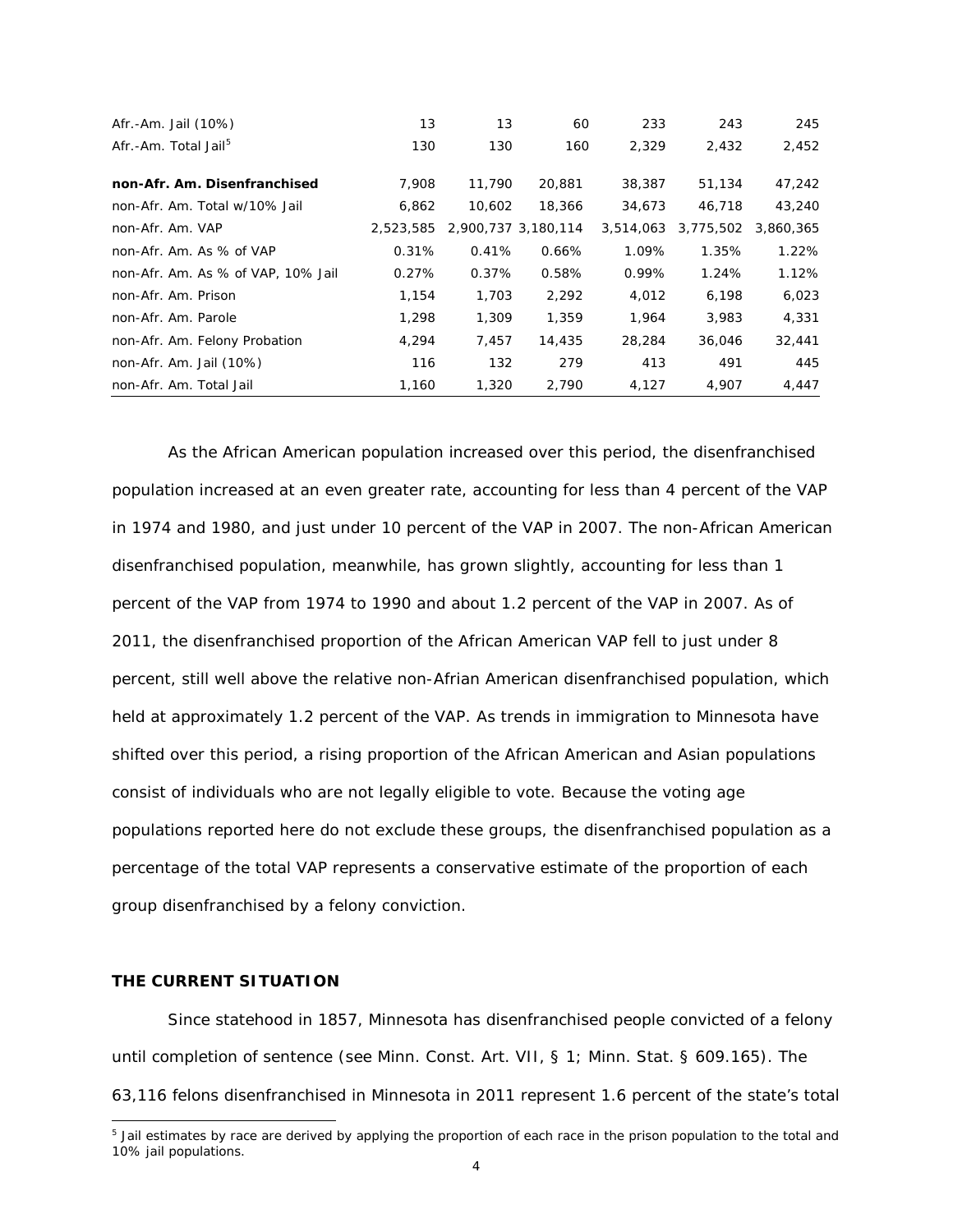voting-age population, but just under 7.7 percent of African Americans of voting age and 5.9 percent of the American Indian voting-age population, relative to 0.9 percent of Asian Americans of voting age and 1.1 percent of Whites of voting age. 2.4 percent of Minnesota's Hispanic voting age population is currently disenfranchised, relative to 1.5 percent of the otherwise voting eligible non-Hispanic population (see Figure 2).



**Figure 2. Disenfranchised Minnesotans as a Percentage of the VAP by Race and Ethnicity, 2011.**

Most disenfranchised Minnesotans, about 63 percent, are serving a felony probation sentence (see Figure 3). In 2011, prisoners and jail inmates each accounted for 14 percent of the disenfranchised felons, with parolees (9 percent) completing the disenfranchised population (when 90 percent of the jail inmates are excluded, of course, the proportion of probationers, parolees, and prisoners rises).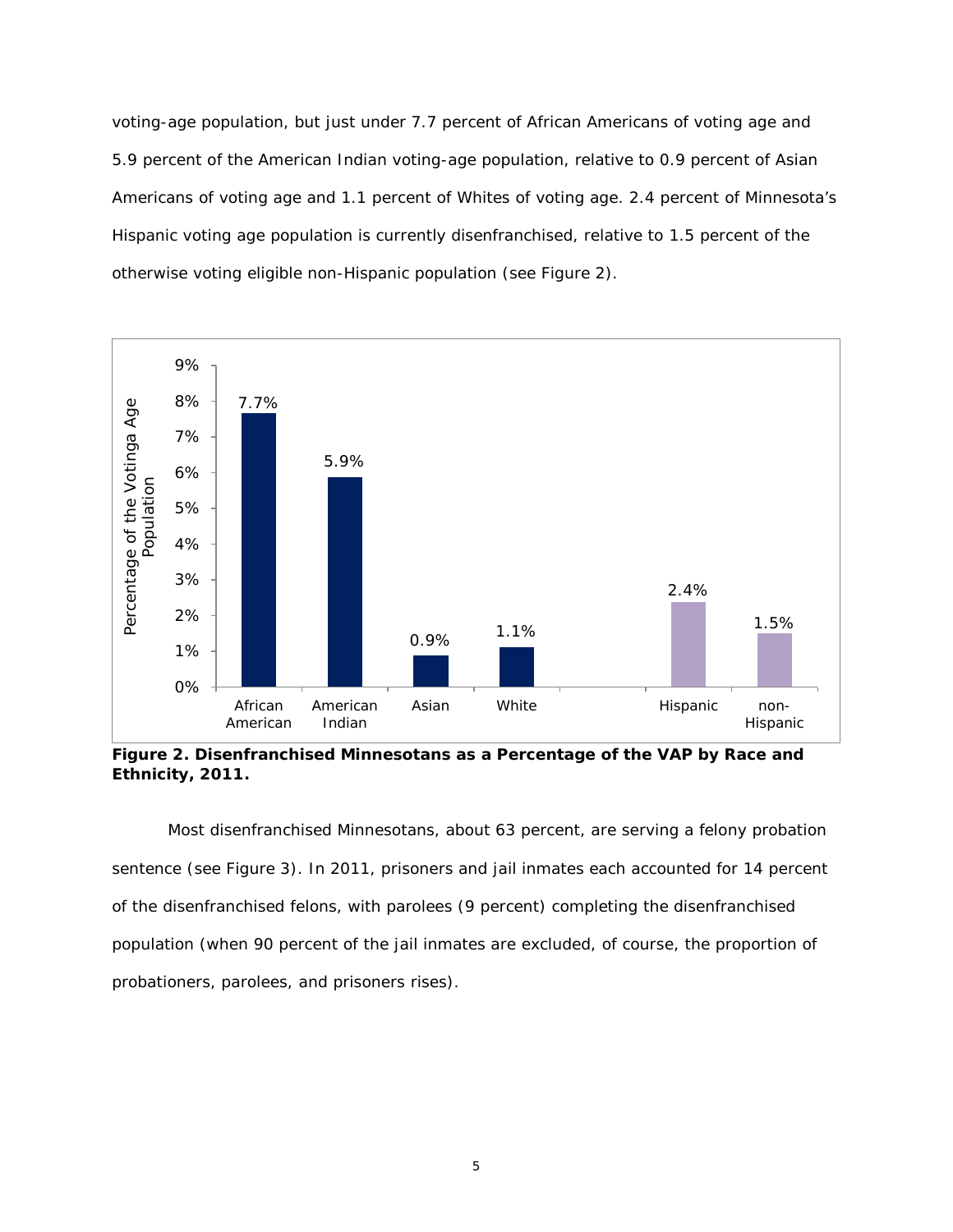

**Figure 3. Disenfranchised Minnesotans by Type of Supervision, 2011.**

### **IMPACT OF REINSTATING VOTING RIGHTS TO PROBATIONERS AND PAROLEES**

A recent national opinion poll showed that 60 percent of Americans surveyed supported restoring voting rights to parolees and probationers, but only 31 percent supported reenfranchisement of prisoners (Manza, Brooks, and Uggen, 2004) (see Figure 4). A 2009 bill sponsored by Senator Mee Moua in the Minnesota Senate would have allowed non-incarcerated felons on probation and parole to vote. Relative to other states, Minnesota makes extensive use of probation and parole rather than prison, ranking  $4<sup>th</sup>$  among the states in the community supervision rate but  $49<sup>th</sup>$  in the jail and prison incarceration rate. Because Minnesota makes such heavy use of probation, such a measure would restore voting rights to a clear majority of those currently disenfranchised by felony convictions (Pew 2009).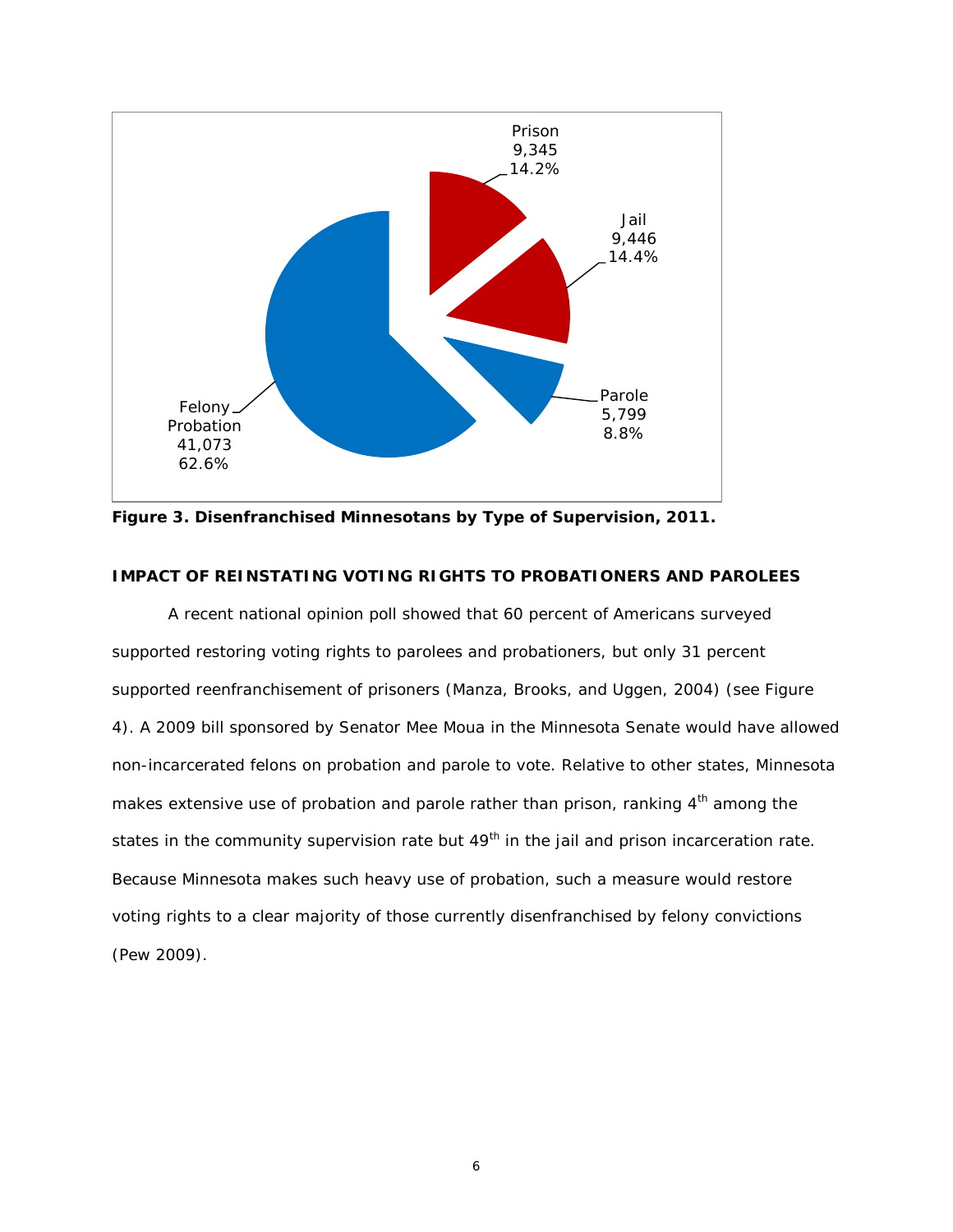

**Figure 4. Public Opinion of Felon Reenfranchisement.**

Table 2 shows that under the proposal the total disenfranchised would shrink from 63,116 to 16,244 or from about 1.55 percent to 0.40 percent of the voting-age population.

| - <b>-</b> - -<br>Category     | 2011      | 2011, Under Proposal |
|--------------------------------|-----------|----------------------|
| <b>Total Disenfranchised</b>   | 63,116    | 16,244               |
| Total Disenfr'd incl. 10% Jail | 56,907    | 10,035               |
| Voting-Age Population (VAP)    | 4,067,335 | 4,067,335            |
| As % of VAP                    | 1.55%     | 0.40%                |
| As % of VAP, 10% Jail          | 1.40%     | 0.25%                |
| Prison                         | 9,345     | 9,345                |
| Parole                         | 5.799     |                      |
| <b>Felony Probation</b>        | 41,073    |                      |
| Jail (10%)                     | 690       | 690                  |
| <b>Total Jail</b>              | 6,899     | 6,899                |

Figure 5 graphs the effects of the proposed rule by race (Table 3a) and ethnicity (Table 3b). Felon disenfranchisement significantly dilutes the voting strength of African American and American Indian communities, affecting 7.7% and 5.9% of the adult voting age population in these groups. Under the new proposal, these racial disparities would diminish, reducing the disenfranchisement rates to 2.8% and 2.1%, respectively.

7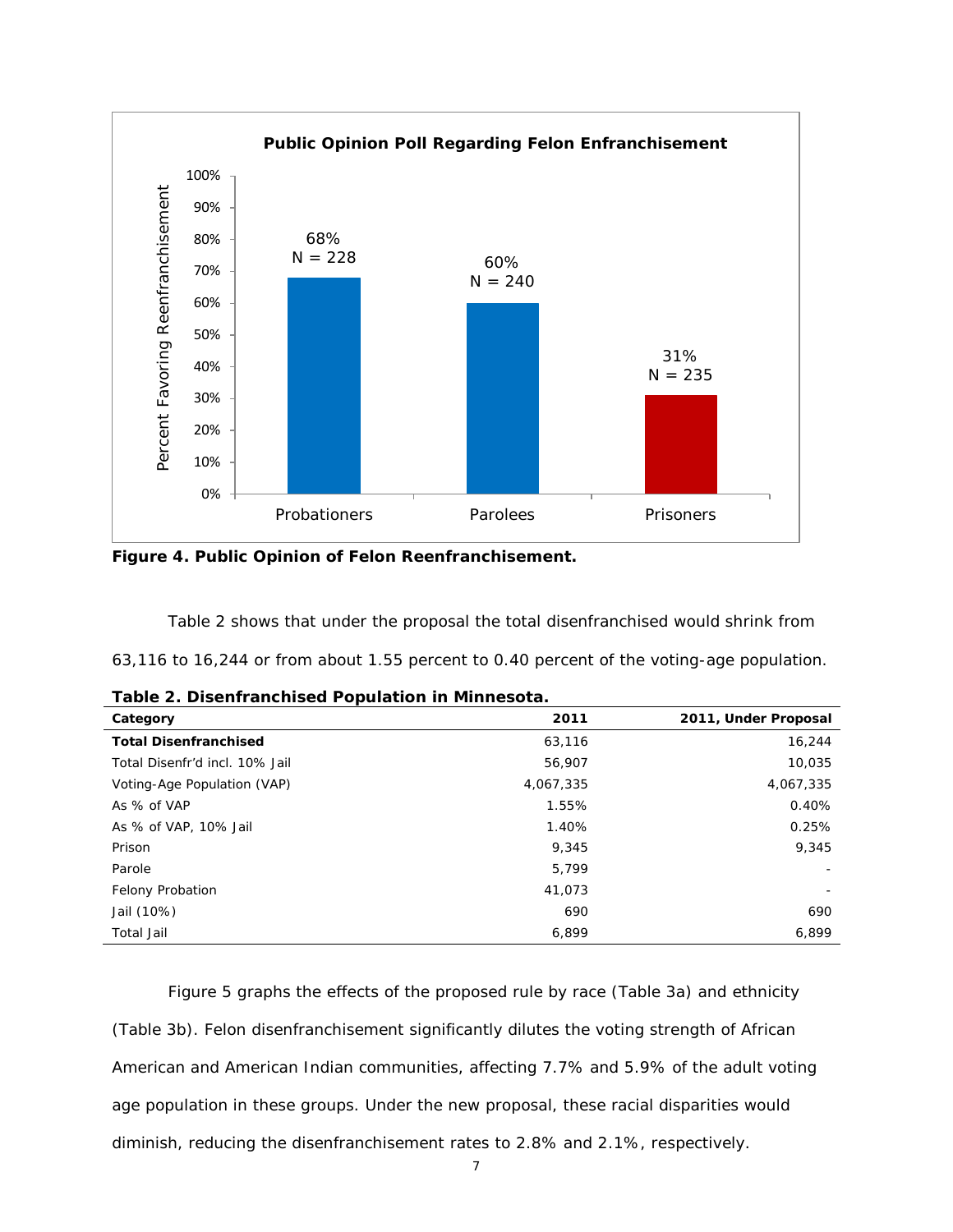

**Figure 5. Disenfranchisement of Minnesotans Under Proposed Bill.**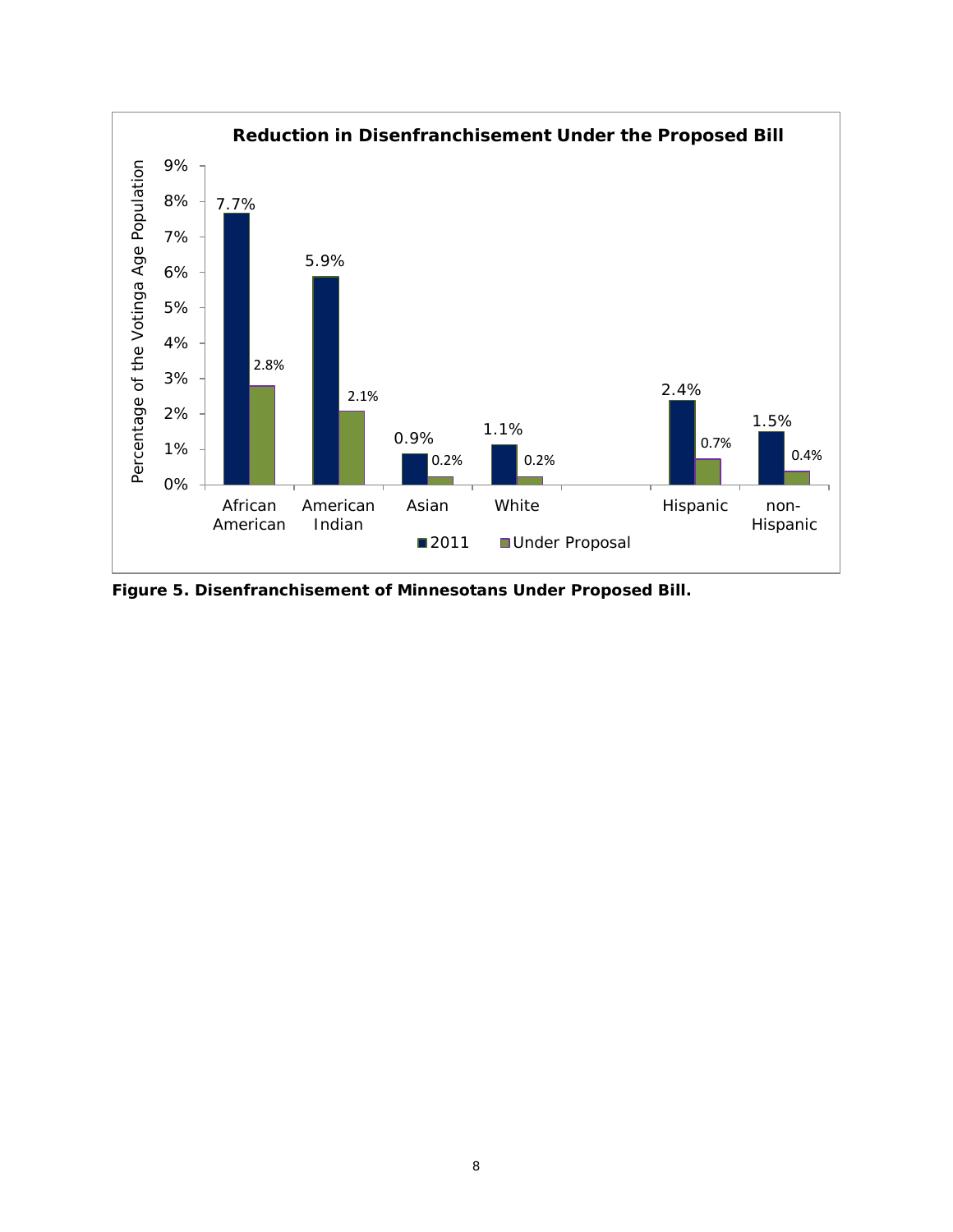| rapic ba. Discrimanomsca i opalation in immicsota by Kacc <sub>i</sub><br>Category | Current   | 20 I I.<br><b>Under Proposal</b> |
|------------------------------------------------------------------------------------|-----------|----------------------------------|
| Afr.-Am. Disenfranchised                                                           | 15,874    | 5,774                            |
| Afr.-Am. Disenfr'd incl. 10% Jail                                                  | 13,667    | 3,567                            |
| Afr.-Am. VAP                                                                       | 206,970   | 206,970                          |
| As % of Afr.-Am. VAP                                                               | 7.67%     | 2.79%                            |
| As % of Afr.-Am. VAP, 10% Jail                                                     | 6.60%     | 1.72%                            |
| Afr.-Am. Prison                                                                    | 3,322     | 3,322                            |
| Afr.-Am. Parole                                                                    | 1,468     |                                  |
| Afr.-Am. Felony Probation                                                          | 8,632     |                                  |
| Afr.-Am. Jail (10%)                                                                | 245       | 245                              |
| Afr.-Am. Total Jail                                                                | 2,452     | 2,452                            |
| Am. Indian Disenfranchised                                                         | 4,127     | 1,467                            |
| Am. Indian Disenfr'd incl. 10% Jail                                                | 3,566     | 906                              |
| Am. Indian VAP                                                                     | 70,213    | 70,213                           |
| Am. Indian as % of VAP                                                             | 5.88%     | 2.09%                            |
| Am Indian as % of VAP, 10% Jail                                                    | 5.08%     | 1.29%                            |
| Am. Indian Prison                                                                  | 844       | 844                              |
| Am. Indian Parole                                                                  | 409       |                                  |
| Am. Indian Felony Probation                                                        | 2,251     |                                  |
| Am. Indian Jail (10%)                                                              | 62        | 62                               |
| Am. Indian Total Jail                                                              | 623       | 623                              |
| Asian Am. Disenfranchised                                                          | 1,528     | 393                              |
| Asian AM. Disenfr'd incl. 10% Jail                                                 | 1,378     | 243                              |
| Asian Am. VAP                                                                      | 173,345   | 173,345                          |
| Asian Am. as % of VAP                                                              | 0.88%     | 0.23%                            |
| Asian Am. as % of VAP, 10% Jail                                                    | 0.79%     | 0.14%                            |
| Asian Am. Prison                                                                   | 226       | 226                              |
| Asian Am. Parole                                                                   | 111       |                                  |
| Asian Am. Felony Probation                                                         | 1,024     |                                  |
| Asian Am. Jail (10%)                                                               | 17        | 17                               |
| Asian Am. Total Jail                                                               | 167       | 167                              |
| <b>White Disenfranchised</b>                                                       | 41,554    | 8,603                            |
| White Disenfr'd incl. 10% Jail                                                     | 38,265    | 5,314                            |
| White VAP                                                                          | 3,671,590 | 3,671,590                        |
| White as % of VAP                                                                  | 1.13%     | 0.23%                            |
| White as % of VAP, 10% Jail                                                        | 1.04%     | 0.14%                            |
| White Prison                                                                       | 4,949     | 4,949                            |
| White Parole                                                                       | 3,812     |                                  |
| White Felony Probation                                                             | 29,139    |                                  |
| White Jail (10%)                                                                   | 365       | 365                              |
| White Total Jail                                                                   | 3,654     | 3,654                            |

# **Table 3a. Disenfranchised Population in Minnesota by Race, 2011. [6](#page-8-0)**

 $\overline{a}$ 

<span id="page-8-0"></span><sup>&</sup>lt;sup>6</sup> Estimates of the parole, felony probation, and jail populations by race are derived following the same procedures described for the respective African American correctional populations in footnotes 3, 4, and 5.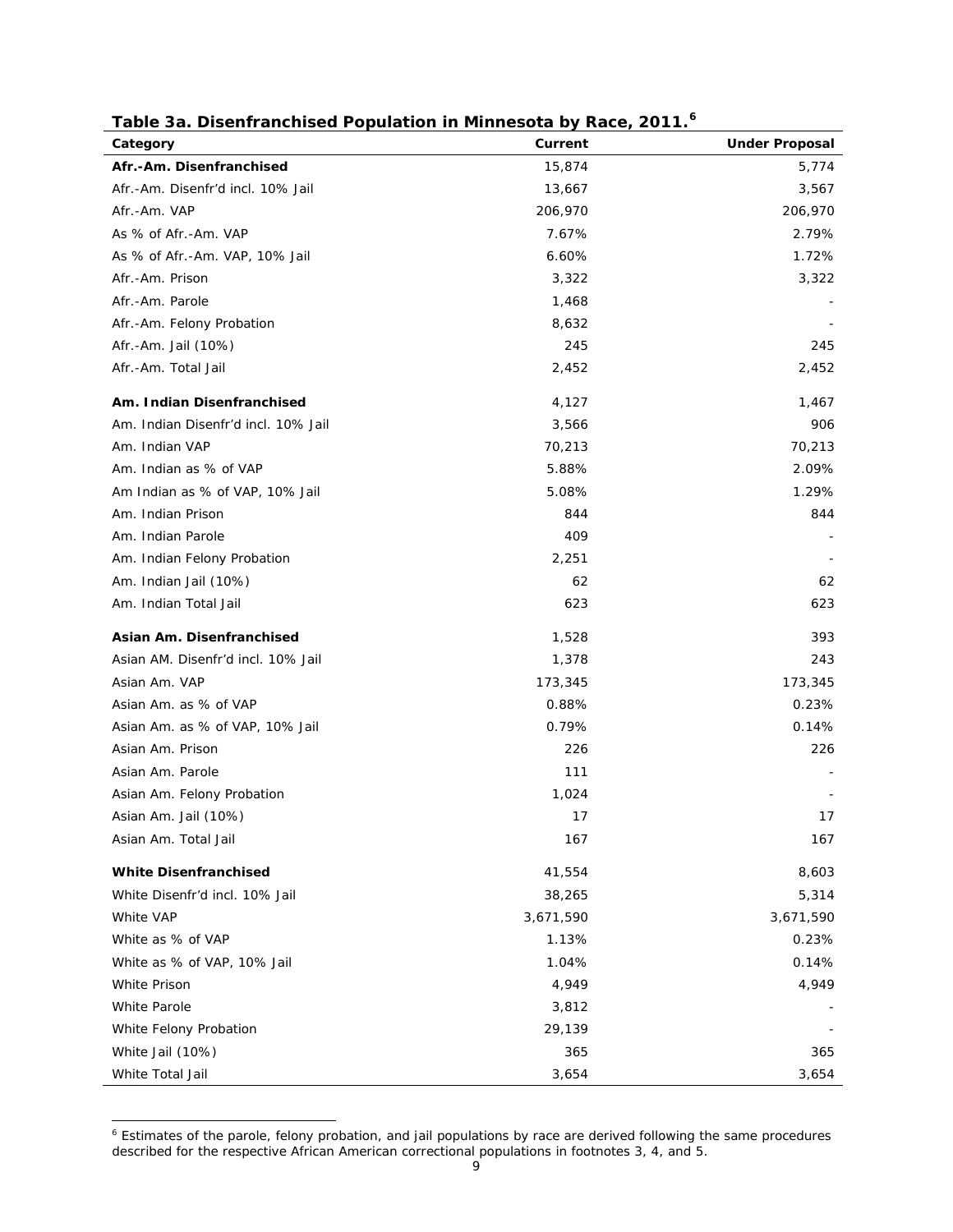| Category                                     | Current   | <b>Under Proposal</b> |
|----------------------------------------------|-----------|-----------------------|
| <b>Hispanic Total Disenfranchised</b>        | 3,856     | 1,182                 |
| Hispanic Total w/10% Jail                    | 3,404     | 730                   |
| Hispanic VAP                                 | 161,113   | 161,113               |
| Hispanic as % of VAP                         | 2.39%     | 0.73%                 |
| Hispanic as % VAP, 10% Jail                  | 2.11%     | 0.45%                 |
| Hispanic Prison                              | 680       | 680                   |
| Hispanic Parole                              | 318       |                       |
| <b>Hispanic Felony Probation</b>             | 2,356     |                       |
| Hispanic Jail (10%)                          | 50        | 50                    |
| Hispanic Total Jail                          | 502       | 502                   |
|                                              |           |                       |
| non-Hispanic Total<br><b>Disenfranchised</b> | 59,260    | 15,062                |
| non-Hispanic Total w/10% Jail                | 53,503    | 9,305                 |
| non-Hispanic VAP                             | 3,961,005 | 3,961,005             |
| non-Hispanic as % of VAP                     | 1.50%     | 0.38%                 |
| non-Hispanic. as % VAP, 10% Jail             | 1.35%     | 0.23%                 |
| non-Hispanic Prison                          | 8,665     | 8,665                 |
| non-Hispanic Parole                          | 5,481     |                       |
| non-Hispanic Felony Probation                | 38,717    |                       |
| non-Hispanic Jail (10%)                      | 640       | 640                   |
| non-Hispanic Total Jail                      | 6,397     | 6,397                 |

# **Table 3b. Disenfranchised Population in Minnesota by Ethnicity, 2011.**

#### **WHO WOULD BE AFFECTED?**

Figure 6 illustrates the types of offenses committed by those on felony probation in Minnesota in 2011. Those committing property and drug/alcohol related crime make up over 60 percent of this group, while violent crime represents 16 percent of offenses. Other miscellaneous non-violent crimes comprise 23 percent of remaining offenses (see Appendix 2 for a more detailed breakdown of offenses).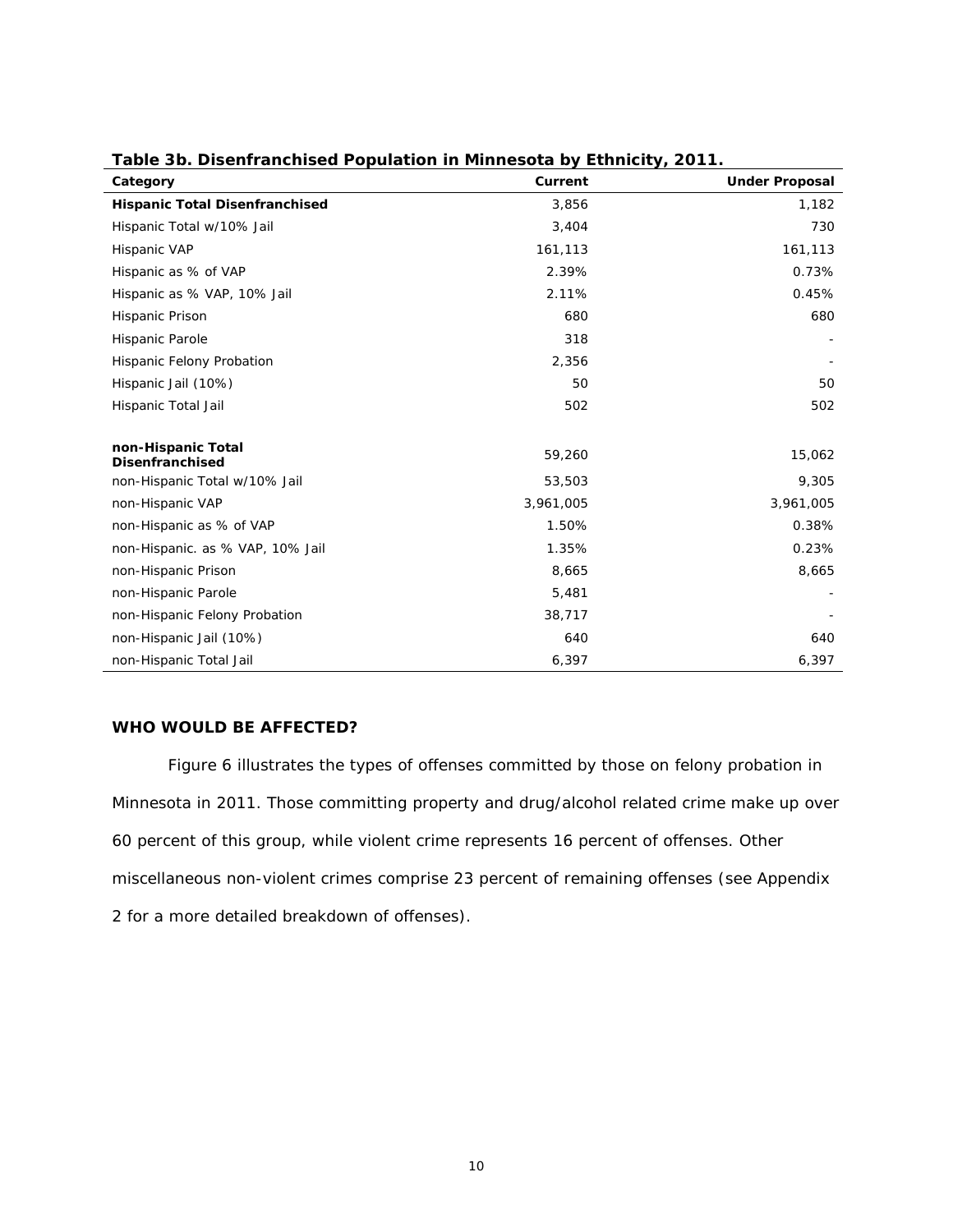

**Figure 6. Categorization of Offenses of the Felony Probation Population, 2011.**

# **CONCLUSION**

Felon disenfranchisement affects over 63,000 Minnesotans, the majority of whom are living in their communities while serving sentences on probation or parole. The large racial disparities in disenfranchisement clearly dilute the voting strength of African Americans, with approximately 8 percent of African Americans and almost 13 percent of African American males unable to vote because of a felony conviction. Under a recent proposal to reenfranchise felony probationers and persons on supervised release, both the number and rate of Minnesotans disenfranchised would be dramatically reduced.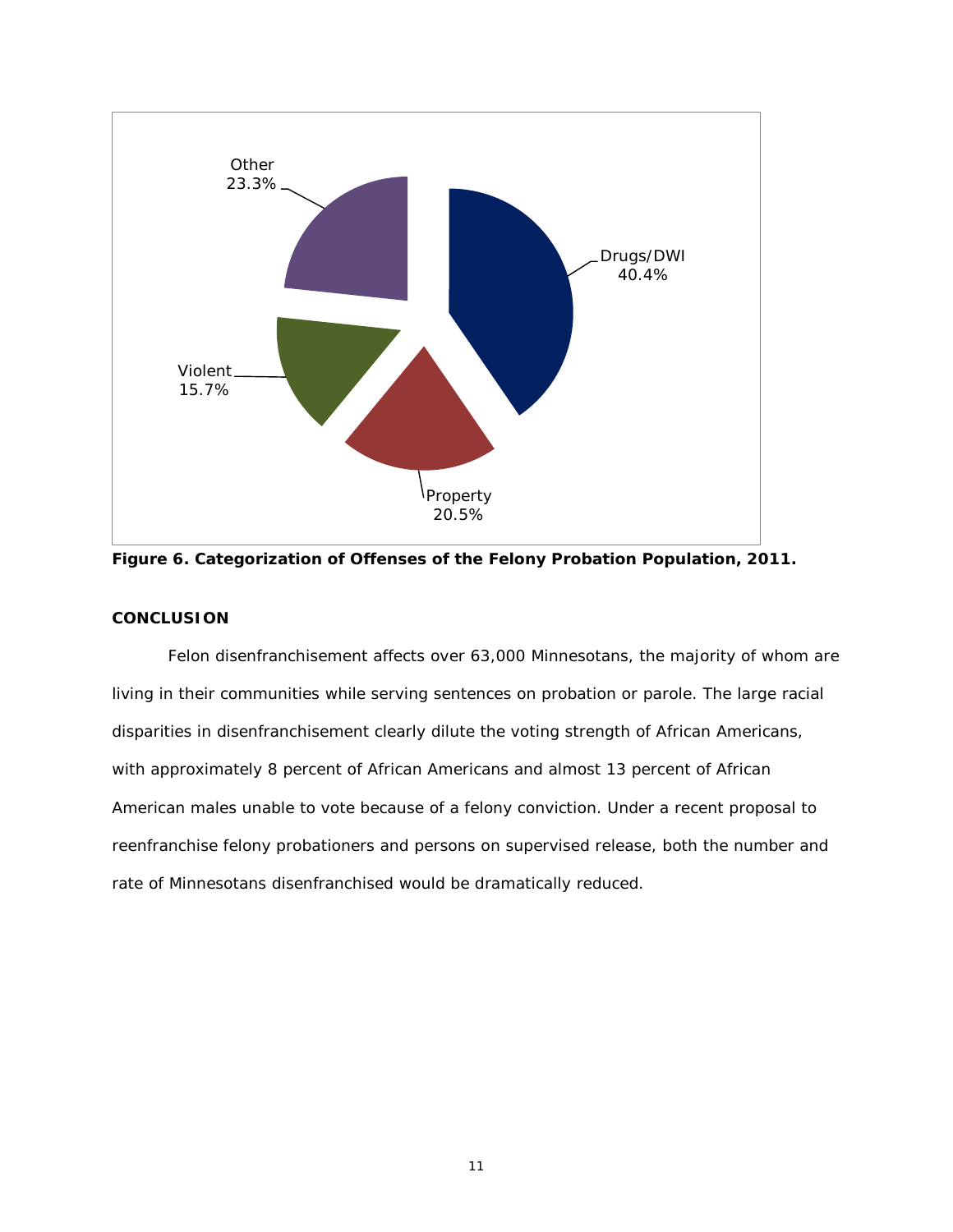#### **REFERENCES**

- Manza, [Jeff, Clem Brooks,](http://www.northwestern.edu/ipr/people/manza.html) and Christopher Uggen. 2004. "Public Attitudes Toward Felon Disenfranchisement in the United States." *[Public Opinion Quarterly](http://www.poq.oupjournals.org/)* 68:276-87.
- Manza, Jeff, and Christopher Uggen. 2006. *[Locked Out: Felon Disenfranchisement and](http://www.oup.com/us/catalog/general/subject/Sociology/Political/?pr=10&pf=0&ss=title.asc&sf=recommended&sd=asc&view=usa&ci=0195149327)  [American Democracy.](http://www.oup.com/us/catalog/general/subject/Sociology/Political/?pr=10&pf=0&ss=title.asc&sf=recommended&sd=asc&view=usa&ci=0195149327)* New York: Oxford University Press.
- -----. 2004. "Punishment and Democracy: The Disenfranchisement of Nonincarcerated Felons in the United States." *[Perspectives on Politics](http://www.apsanet.org/perspectives/)* 2:491-505.
- Minnesota Department of Corrections. 1996-2012. *Probation Survey.* St. Paul. Available online at

<http://www.doc.state.mn.us/publications/documents/2011ProbationSurvey.pdf>

Minnesota Department of Corrections. 1999-2012. *Adult Inmate Profile.* St Paul. Available online at

http://www.doc.state.mn.us/aboutdoc/stats/documents/2012JanAdultProfile.pdf

- Pew Center on the States. 2009. *One in 31: The Long Reach of American Corrections*. Washington D.C. Available online at http://www.pewstates.org/uploadedFiles/PCS\_Assets/2009/PSPP\_1in31\_report\_FINA L\_WEB\_3-26-09.pdf
- Uggen, Christopher, and [Jeff Manza.](http://www.northwestern.edu/ipr/people/manza.html) 2002. "Democratic Contraction? The Political Consequences of Felon Disenfranchisement in the United States." *[American](http://www.asanet.org/journals/asr/)  [Sociological Review](http://www.asanet.org/journals/asr/)* 67:777-803.
- U.S. Census Bureau. 1973-2012. *Population Estimates* and *Population Projections.* Available online at http://www.census.gov/popest.
- U.S. Department of Justice. 1973-2007. *Sourcebook of Criminal Justice Statistics*. Washington, DC: U.S. Government Printing Office.
- U.S. Department of Justice. 2001-2012. *Jail Inmates at Midyear – Statistical Tables*. Washington, DC: U.S. Government Printing Office.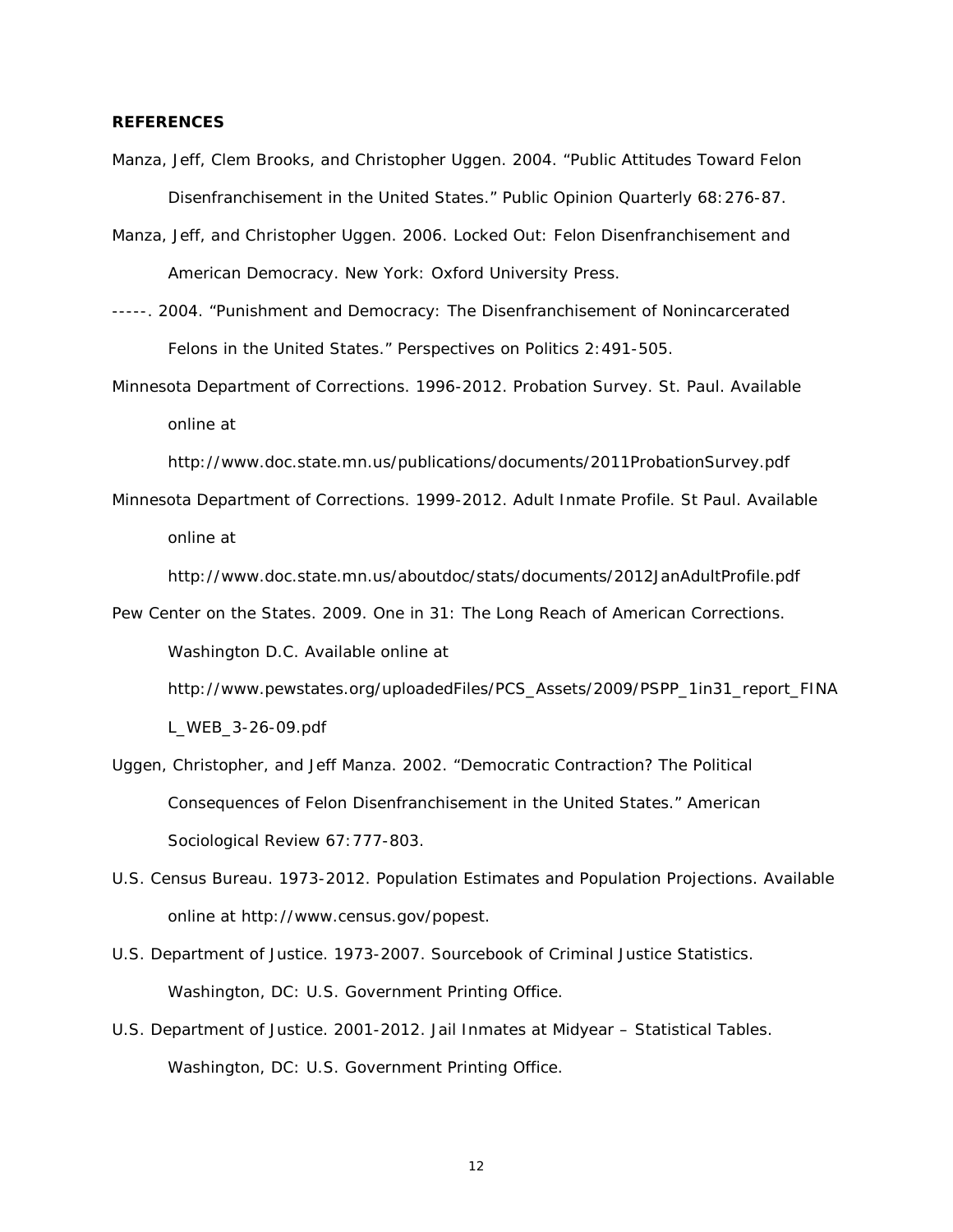| No restriction (2) | Inmates only (13)                                                                                                                                                               | Inmates & Parolees<br>(5)                                          | Inmates, Parolees,<br>& Probationers (19)                                                                                                                                                                                                         | Inmates, Parolees,<br>Probationers, & Ex-<br>felons<br>(11)                                                                                                                                       |
|--------------------|---------------------------------------------------------------------------------------------------------------------------------------------------------------------------------|--------------------------------------------------------------------|---------------------------------------------------------------------------------------------------------------------------------------------------------------------------------------------------------------------------------------------------|---------------------------------------------------------------------------------------------------------------------------------------------------------------------------------------------------|
| Maine<br>Vermont   | Hawaii<br><b>Illinois</b><br>Indiana<br><b>Massachusetts</b><br>Michigan<br>Montana<br>New Hampshire<br>North Dakota<br>Ohio<br>Oregon<br>Pennsylvania<br>Rhode Island*<br>Utah | California<br>Colorado<br>Connecticut<br>New York<br>South Dakota* | Alaska<br>Arkansas<br>Georgia<br>Idaho<br>$Iowa*1$<br>Kansas<br>Louisiana<br>Maryland*<br>Minnesota<br>Missouri<br>New Jersey<br>New Mexico<br>North Carolina<br>Oklahoma<br>South Carolina<br>Texas<br>Washington*<br>West Virginia<br>Wisconsin | Alabama<br>Arizona <sup>2</sup><br>Delaware <sup>3</sup><br>Florida<br>Kentucky<br>Mississippi<br>Nebraska <sup>*,4</sup><br>Nevada <sup>5</sup><br>Tennessee <sup>6</sup><br>Virginia<br>Wyoming |

# **Appendix 1. U.S. State Disenfranchisement Law (2010) (Uggen, Shannon, and Manza 2012).**

Notes: \* indicates a recent change (since 2004)

1 Governor Tom Vilsack restored voting rights to ex-felons via executive order on July 4, 2005. Governor Terry Branstad reversed this executive order on January 14, 2011.

2 State disenfranchises recidivists.

3 State requires a five-year waiting period.

4 Nebraska reduced its indefinite ban on ex-felon voting to a two-year waiting period in 2005.

5 State disenfranchises recidivists and those convicted of violent felonies.

6 State disenfranchises those convicted of felonies since 1981, in addition to those convicted of select crimes prior to 1973.